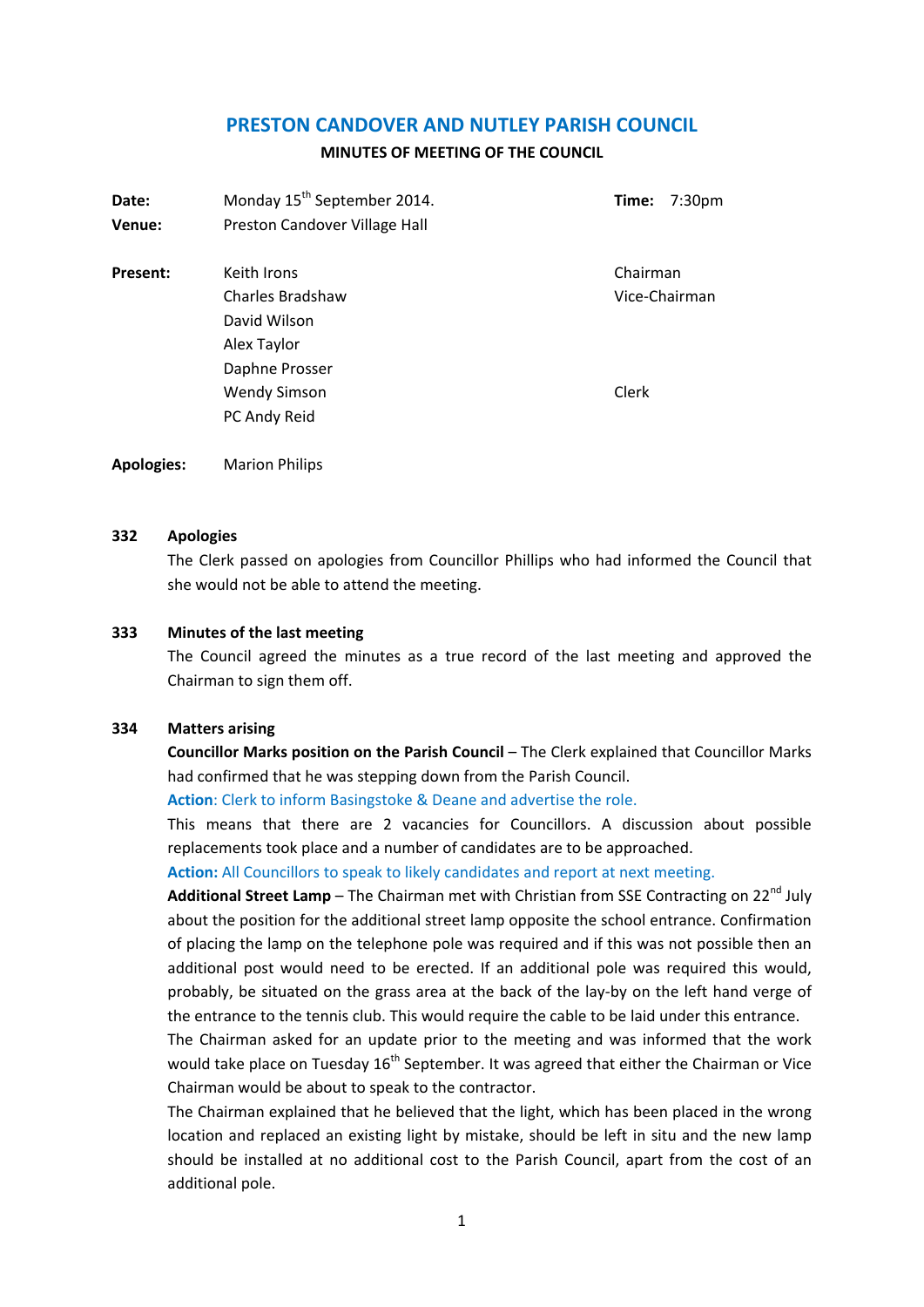# **335 Police Update**

PC Reid explained that there had been three incidents in the Parish since the last meeting, they were:-

- 10/8 a branch across the B3046
- 1/9 an assault at the Purefoy Public House
- 11/9 a malicious telephone call to a Preston Candover resident
- The second and third of these incidents are being investigated.

The Chairman asked PC Reid about the changes to the Rural Policing Project and PC Reid read out the following statement:-

## *Statement from PC Reid*

The Parish Council agreed that PC Reid had always given an exceptional service to the community and were concerned that these changes would mean the deterrent of having the Police House and an Officer based in the Valley would be lost. It was agreed that a letter be drafted from the Parish Council to Simon Hayes, Hampshire Police & Crime Commissioner. **Action:** Chairman to draft letter and circulate for agreement of all Councillors

The Council also discussed a public meeting and including Councillor Mark Ruffell to ensure the community were aware of the changes proposed.

The Clerk asked about progress on the hazard signs at Nutley and it was agreed that when Keith Holdsworth next visited the valley that it would be raised with him.

**Action:** Vice Chairman to raise with Keith Holdsworth

## **336 Financial statement**

The Clerk confirmed that in August the following invoices were received and payment agreed by the Councillors via email:-

- £120.00 grass cutting at war memorial
- £378.00 grass and hedge cutting at field by village green and children's play area
- $£214.50 6$  months maintenance contract for street lights (Sept  $14 Feb$  15)

The following invoices were presented at the meeting and payment approved:-

- £120.00 grass cutting at war memorial
- $\bullet$  £235.60 PAYE (July Sept 14)
- $£354.30 Clark's salary (July Sept 14)$
- £500.00 grant for community defibrillator
- £240.00 grass cutting at field by village hall and children's play area

Councillor Taylor informed the Council that the fencing work at the children's play area had been completed and an invoice was due for this work.

The Council discussed the work required on the war memorial. The Chairman informed the Council that none of the applications for additional money had been successful and suggested that some remedial work be done to ensure it was presentable for the November  $11<sup>th</sup>$  service but that large scale work is planned for 2015.

**Action:** Vice Chairman to get a quote for remedial work from Blackwell & Moody

## **337 Planning Applications**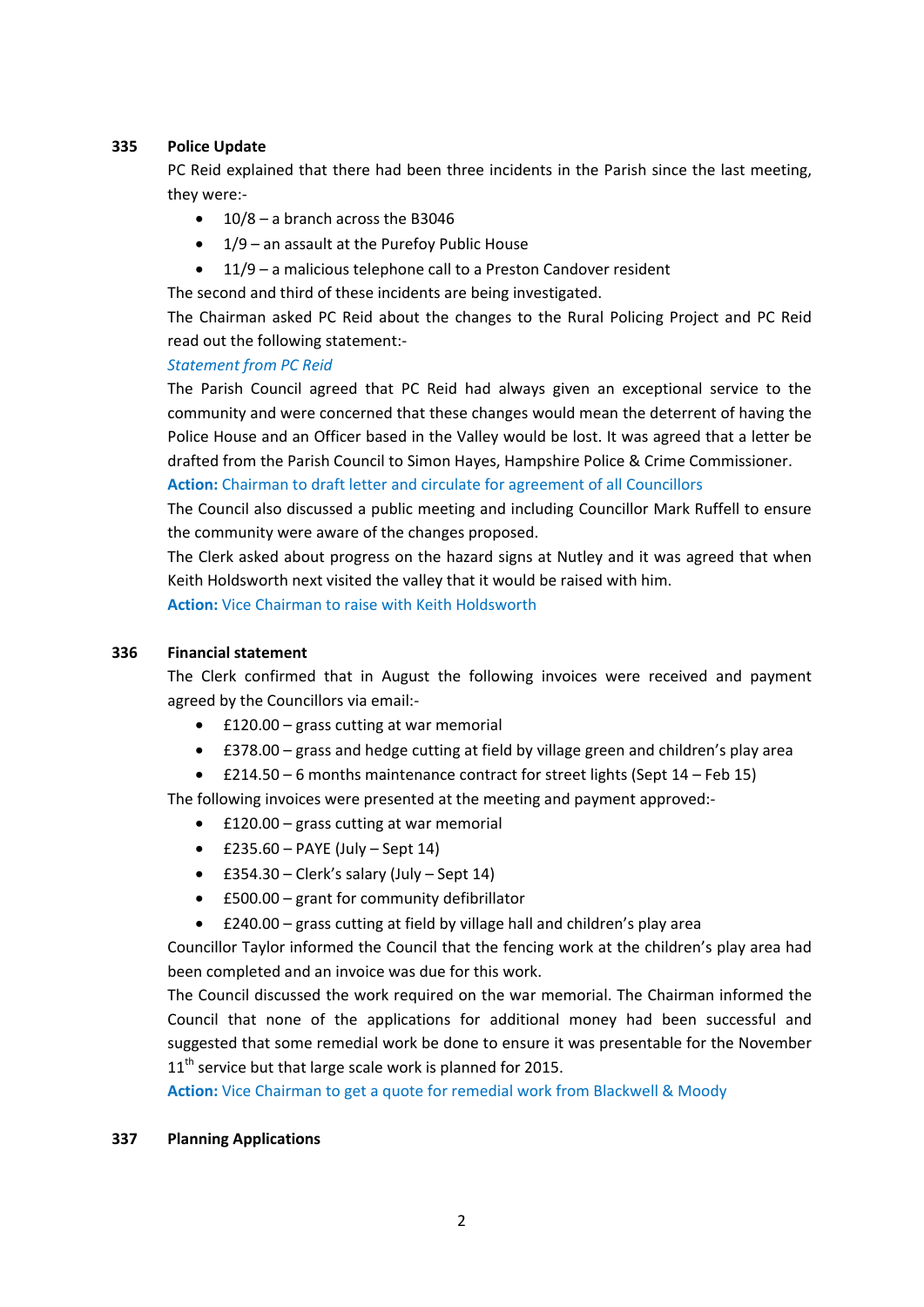Sheerings House – Initially feedback on this application was required by  $21<sup>st</sup>$  August, however the Council raised a question to Brian Conlon, planning officer, about the materials being used for the cladding and its final colour. His colleague Nicky Spinks gave the following response:-

*I have picked up this case from Brian and hopefully can assist with your questions.* 

*The application proposal is to clad the whole of the first floor although as set out in an email below from the agent, they are asking that the details of the cladding be subject to planning condition as no final decision has been made on colour or exact finish. I have sought advice from the Conservation officer about the principle of cladding and have attached below the response from the agent for your information, also confirming that the garage will not be reprovided. If you do wish to make any additional comments to those already made, I would be grateful if you could let me have those as soon as possible in view of the decision date of 18 September.* 

*If I can assist in any other way, please do email me. Kind regards Nicky Spink;* 

*Email from agent,* 

*'Dear Nicky* 

*Following our conversation and your e-mail I can confirm that it is intended to provide cladding to the whole of the first floor elevations (both existing and proposed) from ground floor window/door head upwards. It was always my intention that, as the applicants are undecided as to the exact finish, the material for this aspect be covered by a planning condition if successful.* 

*I additionally confirm that no garaging is proposed for this submission as ample parking facilities exist on site as shown on the 1:500 site plan.* 

*Regards* 

*Lawrence'* 

It was agreed at the meeting that the Council had no objections to the size of the alterations but would like a concern raised about the lack of clarity of the materials to be used. It was agreed that a hung clay tile, as used on a number of other properties, would be more appropriate.

**Action:** Clerk to pass on concerns to Basingstoke & Deane

**Oak Tree at 11 Stenbury Drive** – a tree preservation order has been placed on this tree following an application to fell it.

**Beech Tree in St Mary's churchyard** – The Parish Council agreed that instead of felling this tree that work should be done to balance the tree up after it losing a branch in the storms.

**Action**: Clerk to report comments to Dave Harris, Tree Officer at Basingstoke & Deane.

**Pruning of 3 trees at Preston Candover Primary School - The Council had no objection to** this work.

**Change of use for Ménage to garden at 6 Farriers Close** – The Councillor had no objections to this work.

#### **338 Council Property**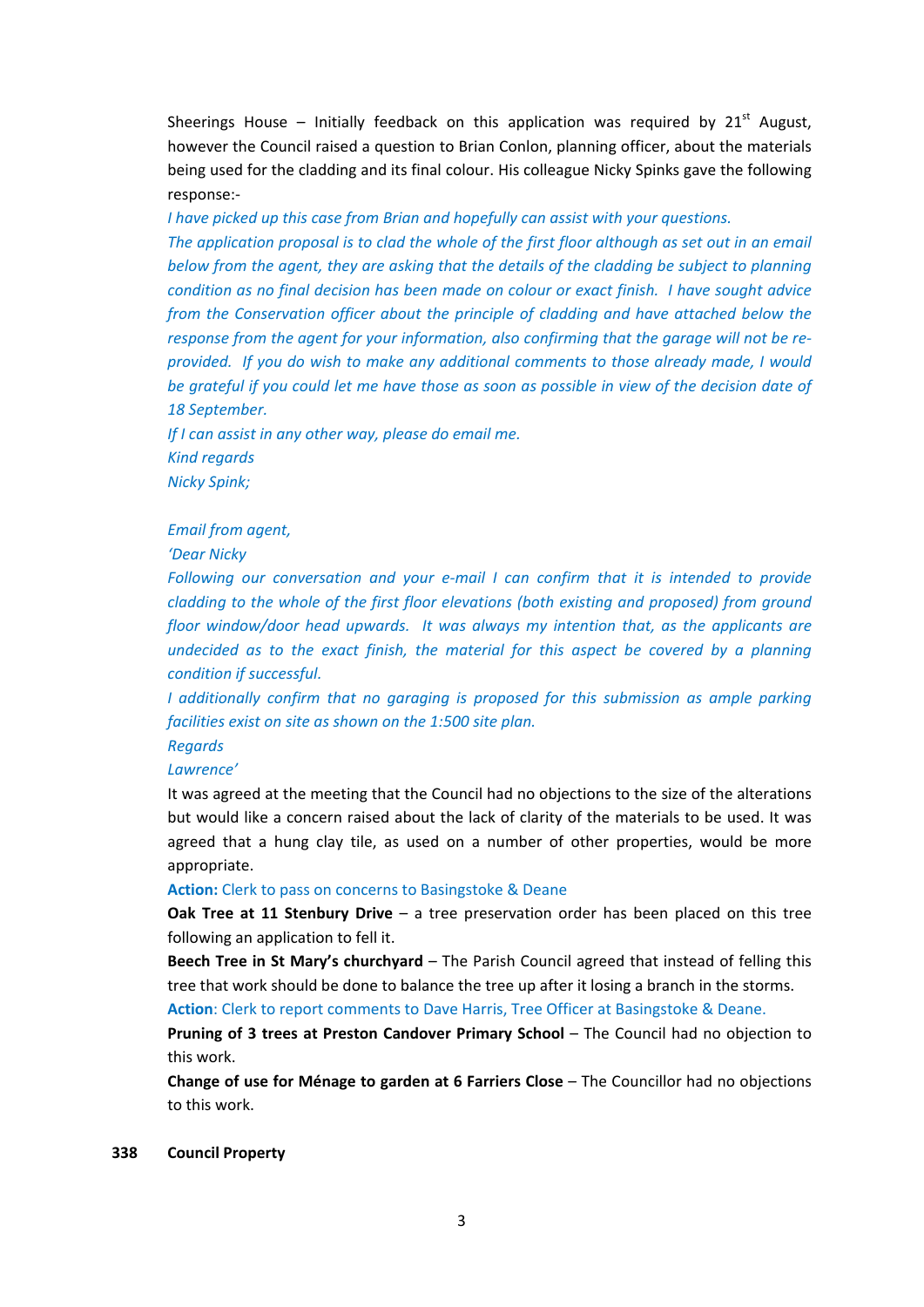**Field next to Village Hall** – The Clerk passed round a copy of a letter (Annex A) to each of the Councillors from Mr & Mrs Armstrong and read out the document. The Chairman said that he believed, from his own knowledge and that of several others, that there was a longestablished public right of way across this entrance which could not be removed arbitrarily. He was consulting the Council's solicitor

**Action**: Clerk to acknowledge letter

Councillor Prosser also raised concerns about moving the fence line back from the road edge and the creation of the sitting area at the front of the field. Councillor Prosser explained that this would be very close to a bend in the B3046 and that this stretch of road was often very busy and that the community would not wish to be sat close to the traffic. Councillor Prosser also raised the issue of the piece of the field which would no longer be available for the fete. The Vice Chairman reassured Councillor Prosser that the changes would improve the look of the centre of the village. The Vice Chairman asked if other members of the community had the same concerns and Councillor Prosser confirmed that they did. Councillor Prosser agreed to take the Council's comments back to those who had approached her.

The fencing work is planned in with Michael Maxwell for October 2014.

The Jubilee and WW1 Oak Trees are due to be planted in November 2014.

**Lay-by opposite the Old Post Office** – It was agreed that this area looks much better with the first session of work carried out by Jim Kimber. The hedge was due to be planted in the next 1-2 months and would comprise of holly, beech, and Hawthorne.

**Bus Shelter** – Councillor Taylor explained that he had taken his strimmer down to cut down the grass and weeds at the bus shelter but the strimmer had broken part way through the job and he had not been able to complete it. It was agreed that Jim Kimber be asked to quote for doing this as part of the regular visits to the parish.

### **Action:** Councillor Taylor to get quote for bus shelter maintenance

Councillor Prosser raised a concern about the increasing costs of the additional grass cutting and it was agreed that when budgeting for 2015/16 that the Council may need to look at increasing the precept. The Clerk also explained that she had been asked about how much grass the Parish Council maintains as there are additional grants available from Basingstoke & Deane to support this work.

## **339 Section 106 funds**

The Parish Council was due to be given a free trial of a speed indication device but this had not yet been put into place.

## **Action:** Chairman to look into why this hadn't happened.

Concern was raised that the £18,002 held by Basingstoke & Deane for highways work needed to be spent before April 2015. To date only £583.44 had been used for the additional street lamp.

The Chairman confirmed that the other 3 sums of money, £2,604 (open spaces); £2,402 (playing fields) and £4,529 (equipped play areas) were safe as they were held in the Parish Council's bank account. However, he did confirm that these did need to be spent and projects were planned to take up these funds.

#### **340 Flooding**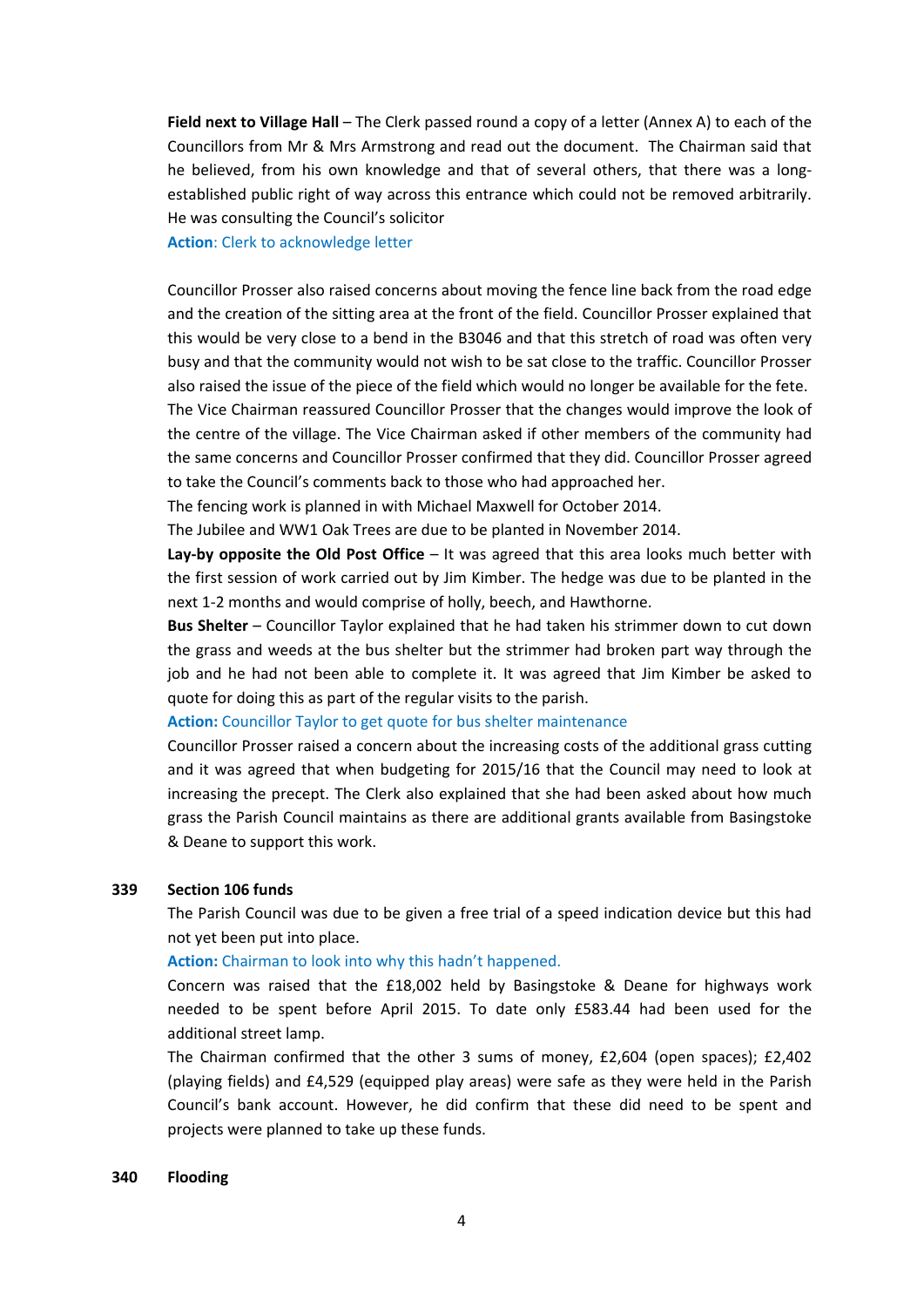The Vice Chairman explained that 2 public meetings had been held in March and April to discuss the work required preventing the flooding situation of 2013/14 being repeated. A plan to cover the whole valley was being developed to ensure that water was not moved further down the valley to flood other properties. This plan was due to be presented to the community and the Vice Chairman to chase up when this was likely to be ready.

**Action:** Vice Chairman to speak to Sarah Reghif about progress with plan

The Vice Chairman explained that a meeting to walk through the valley and identify the areas of concern for immediate action would take place on 29/9, 30/9 or 1/10 with Simon Cramp from the Borough Council.

Councillor Wilson raised concerns that after the flooding in the winter of 2013/14 that the community expected action and to date nothing had been done. There were a number of culverts in Preston Candover which needed to be removed or made larger and the section 106 money could potentially be used for this work. Councillor Wilson explained that if this work was not done and flooding occurred again in the winter of 2014/15 that the community would be rightly displeased with this lack of action by the Parish Council. The Vice Chairman promised to have all the answers at the next meeting.

### **341 Valley & Council Website**

The Chairman has updated all the minutes on the Parish Council website.

## **342 Play areas**

Councillor Taylor reported that the children's play area was looking very tidy and was well used by the community. The fence has been repaired and the Council were waiting for the invoice.

All the equipment needed to be power washed and it was agreed that the Chairman had a generator and Councillor Wilson had a power washer and water could be used from the allotments to enable this work to be done. It was also agreed that Councillor Taylor would get a quote to have a local company do this work as it would be required each year.

#### **Action:** Councillor Taylor to get quote for power washing the children's play area each year.

Councillor Taylor presented a number of items of additional play equipment and their costs. It was agreed that a roundabout would be the best option and total cost of £4,141 with grass matting or £4,735 with tiger mulch including installation. Both these costs are not including VAT but the Parish Council can claim any VAT back.

The Chairman offered some logs which could be used a table and seats for the play area as the existing table is very old. Councillor Taylor agreed to look at this option.

The Chairman also offered a "Wendy House" for the play area.

**Action:** Councillor Taylor to look at space available and what would suit best

The skate ramp also needs cleaning and there is water and electricity at the changing rooms for the recreation ground.

#### **Action:** Councillor Taylor to include with quote for cleaning children's play area

The Chairman informed the Council that he had been able to present the last 10 years of accounts to the Charity Commission and that he and the Vice Chairman have put themselves forward as interim trustees of the charity as there are current trustees. Councillor Prosser explained that the changing rooms needed a huge amount of work and the current committee was disheartened by the lack of support. The Council discussed using part of the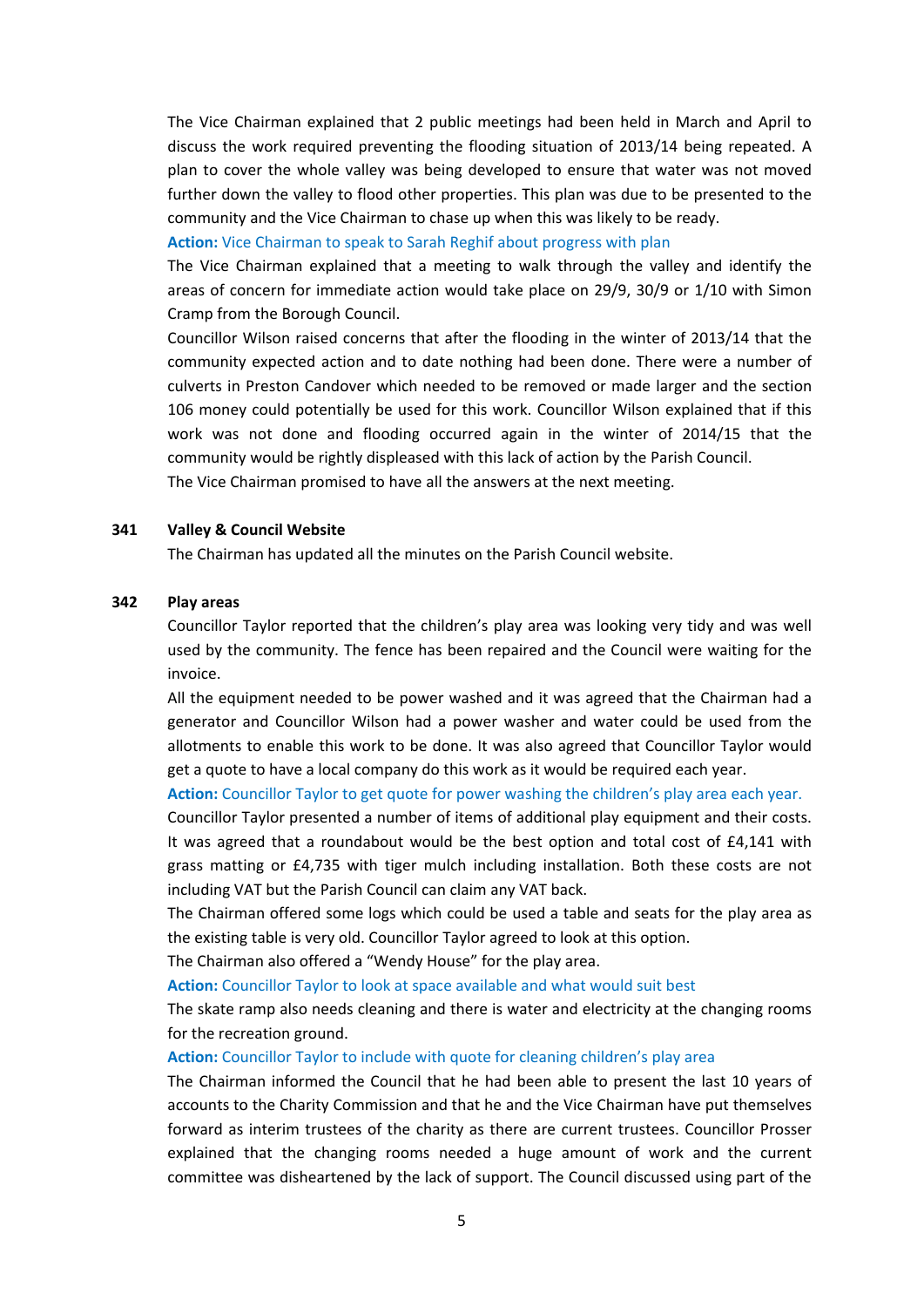£4,529 of section 106 money for equipped play areas to match fund with a lottery grant to have the changing room renovated. It was agreed that Ken Green and Dennis Smith from the Recreation Committee would be invited to the next meeting and lottery/sports grants investigated.

**Action:** Councillor Taylor to invite Mr Green and Mr Smith to the next meeting **Action:** The Chairman to look at grants

### **343 Highways**

Councillor Prosser informed the Council that she had been asked to raise the issue of the public footpath along the Dummer Road in Axford. Signage is required to indicate that pedestrians are likely to be in the road.

**Action:** Vice Chairman to discuss with Keith Holdsworth on his next visit

## **344 Rights of Way**

Councillor Philips was not at the meeting but had completed a grant application to provide a map board and maps for the local walks. The grant would be for £787 and the Parish Council would provide £100 of labour and £687 in funds to match fund the project. The closing date for applications is 24<sup>th</sup> October 2014 so it is hoped Councillor Philips will have feedback at the November meeting.

## **345 Shop Update**

The Council was advised by the vice chairman that the project appears to be progressing well and there are significant funds pledged to the Community Store. The Chairman of the Candover Valley Community Store Project, Bob Wood, has sent through an email explaining that the "preferred site" in Preston Candover, on the village field, was being investigated and a local Landscape Architect and Planning Consultant was working on a feasibility study including a traffic assessment. The Chairman pointed out that this was being done without any prior consultation with the Council.

## **346 General Correspondence**

The Clerk has received a letter asking for support in maintaining the war memorial at Axford. The round seating area with slate roof on the Bradley junction in Axford is owned by a housing association which also owns the group of bungalows. The Council agreed that they would look at how much it would cost to get Jim Kimber to include it in the grass cutting work he carries out. When the potential cost is known, and if funding is available, the Chairman will approach the housing association with a view to having the ownership of the grassed areas in front of the bungalows and the memorial transferred to the parish council. **Action:** Chairman to report back at next meeting

#### **347 Any other business**

Councillor Prosser informed the Clerk that street light number 2 is out. **Action:** Clerk to report it the SSE Contracting

Councillor Prosser also pointed out that a new salt bin had been delivered but had been placed where the road floods.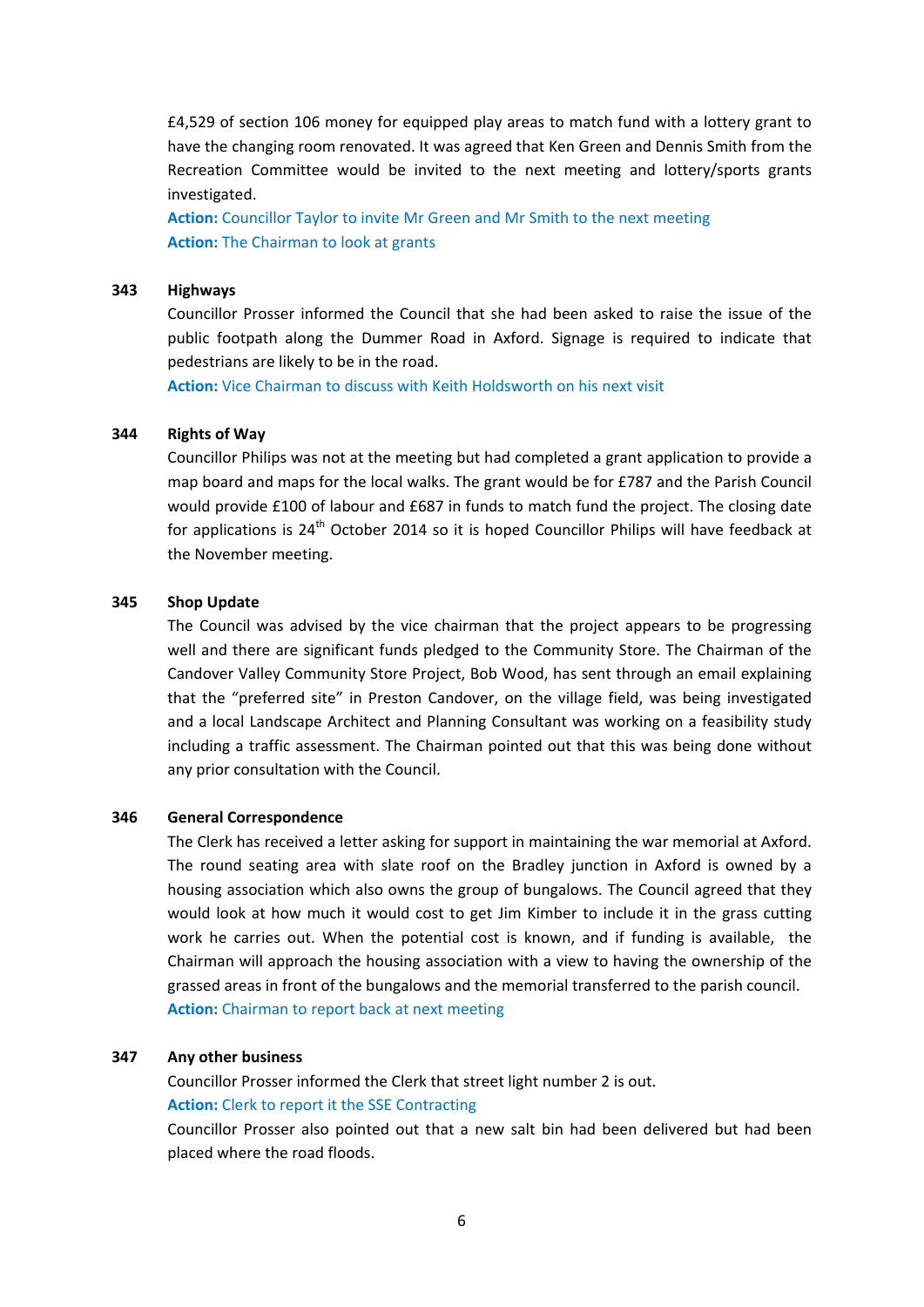**Action:** Chairman to check if it had been filled with salt already in which case it could not be moved but if it hadn't then to see how easily it could be relocated.

The Vice Chairman asked about the insurance on field next to village hall, the Chairman pointed out that this had been covered at the meeting on  $16<sup>th</sup>$  June and quoted:-

*"The Clerk reported back that the addition of the field did not require any additional cover, as all that would be needed was Public Liability Insurance with the Council already had."* 

Councillor Wilson asked about the container at Thorps, Alresford Road, Preston Candover. The work on this property was now finished and it was agreed that if the containers were not removed in the next 2 months that the owner be asked about their long term intentions.

## **348 Date of next meeting**

Monday 20<sup>th</sup> October 2014, at Preston Candover Village Hall at 7:30pm.